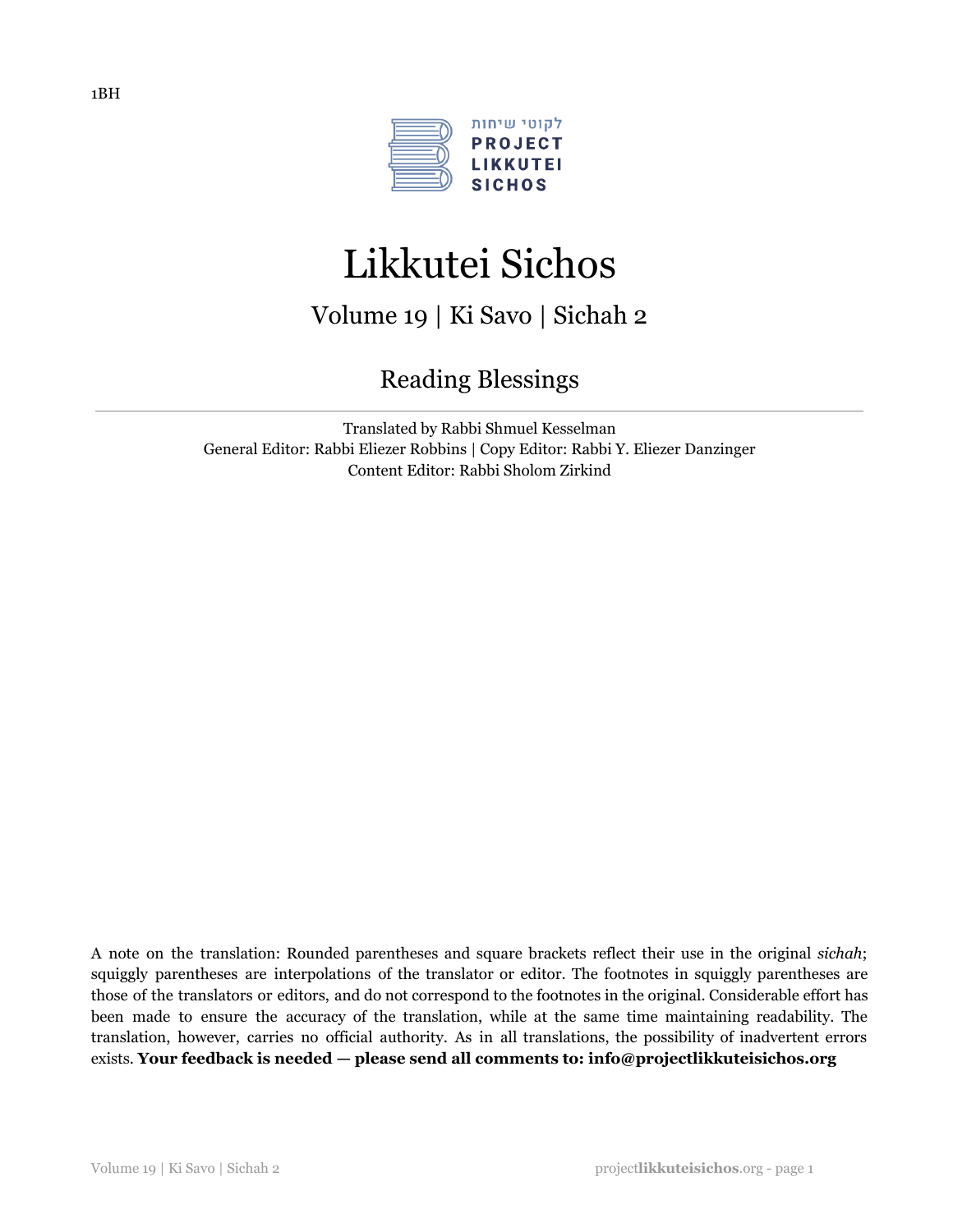## RASHI SECRETS IN THE CURSES

As we have discussed many times,<sup>1</sup> although Rashi seeks primarily to clarify the simple meaning of verses, his commentary contains "wine of Torah," i.e., the deeper aspects and secrets of the Torah. This is expressed in the well-known saying of the Alter Rebbe,<sup>2</sup> whose birthday falls out this week, parshas Kumi Ori,<sup>3</sup> on 18 Elul. The statement of the Baal Shem Tov, whose birthday is on 18 Elul (regarding the birth of the Alter Rebbe on this day) is {also} well-known. 4

We see the "wine of Torah" in Rashi's comments on the verses of the tochachah<sup>5</sup> in our *parshah*.

This concept is even more evident with respect to Rashi's comments on the tochachah, based on the Alter Rebbe's explanation in *Likkutei Torah*<sup>6</sup> about the content of the *tochachah*: Although on the surface, it contains the opposite of blessings, but "in truth they are **only** blessings."<sup>7</sup> Torah comprises revealed and

<sup>1</sup> See *Likkutei Sichos*, vol. 5, p. 1, ff.

<sup>2</sup> *Hayom Yom*, p. 24. {*Hayom Yom* for 29 Shevat: "Rashi's commentary on Scripture is the "wine of Torah." It opens the heart and uncovers a Jew's essential-love and fear of Hashem. Rashi's commentary on Talmud opens the mind and uncovers a Jew's essential-intellect."}

<sup>3</sup> {The *Haftorah* for the week of *parshas Ki Savo*, during which the 18th of Elul coincides, opens with the words, *Kumi ori ki va orech* — Arise! Shine! For your light has arrived…."}

<sup>4</sup> *Sefer Hasichos* 5705, p. 129. {On the day that the Alter Rebbe was born, the Baal Shem Tov told his students the following: "A new soul has descended into this world. This person will illuminate the world with Torah, *nigleh* and *Chassidus*. He will sacrifice himself for the way of *Chassidus*, and he will succeed until the time of the coming of *Moshiach*."}

<sup>5</sup> {The *tochachah*, lit., "admonition" or "rebuke," refers to a passage in our *parshah* (and a similar passage in *parshas Behaaloscha*) that describes the dire consequences to the Jewish people if they fail to heed Hashem's commands.}

<sup>6</sup> *Parshas Bechukosai*, 48b, ff., regarding the curses in *parshas Bechukosai* {and the same is understood here as well}. See also *Likkutei Sichos*, vol. 7, p. 233, et al. See *Shach al HaTorah* in our *parshah*, (28:15): "According to the revealed aspect of Torah, these are curses, but according to the hidden aspects of Torah, this is an expression of Hashem's love and words of love" (and he then goes on to explain them in detail). And at the end of the curses he writes, "According to the hidden aspects of Torah, this passage is all comfort." See also *Ohr HaTorah*, *Devarim,* vol. 2, p. 645, ff.

<sup>7</sup> See *Hayom Yom*, p. 88 (mentioned in *Likkutei Sichos*, ibid) regarding the curses of our *parshah*. {*Hayom Yom* for 17 Elul: "The Alter Rebbe himself was the regular Torah-reader. Once he was away from Lyozna on the Shabbos of *parshas Ki Savo*, and the Mitteler Rebbe... heard the Torah-reading from another. His anguish at the curses... caused him so much heartache, that on Yom Kippur the Alter Rebbe doubted whether his son would be able to fast.When they asked the Mitteler Rebbe - 'Don't you hear this *parshah* every year?' - he replied, 'When Father reads, one hears no curses.'"}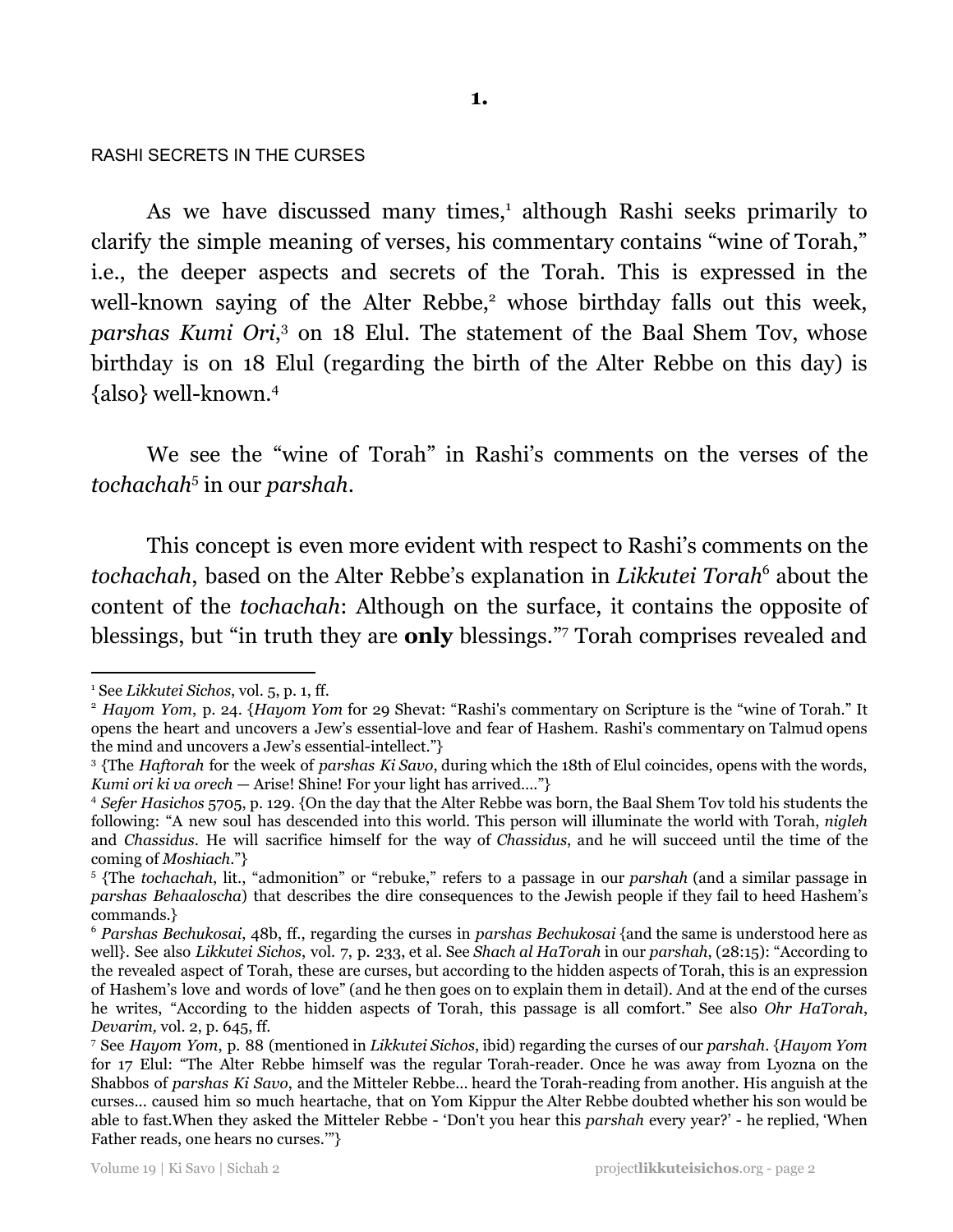hidden aspects, and the hidden aspects, the depth, and the soul<sup>8</sup> of the curses is a matter of extremely lofty blessings. (This is similar to what the Talmud says,<sup>9</sup> "These are all blessings.")<sup>10</sup>

This understanding can similarly be applied to **Rashi's commentary** on the curses. According to the **simple understanding** of Rashi's remarks, he illustrates the severity of the consequences according to *pshat*.<sup>11</sup> But according to the "wine of Torah" in Rashi's commentary, his same words bring to the surface the inner dimension, as well as emphasize the great blessings implicit in the rebuke.

## **2.**

THE FINAL CURSE

At the conclusion of the rebuke, the Torah says:<sup>12</sup>

Hashem will return you to Egypt *ba'oniyos* {in ships}, by the route { $\tau$ } of which I said to you, "You shall never again see it!" And there you will offer yourselves for sale to your enemies as slaves and maidservants — but there will be no buyer.

Evidently, since this verse appears at the end of, and concludes, the tochachah, it must express the greatest measure of the opposite of goodness.<sup>13</sup>

<sup>8</sup> *Zohar*, vol. 3, p. 152a.

<sup>9</sup> *Moed Katan* 9b. {This statement was made by Rabbi Shimon Bar Yochai regarding that which on the surface appeared to be curses.} It is noteworthy that Rabbi Shimon Bar Yochai particularly, whose main achievement was to reveal the deeper aspects and secret of the Torah, revealed that these are blessings. (See *Likkutei Sichos*, vol. 1, p. 283, ff.)

<sup>10</sup> This also explains why the curses are read during the most prominent *aliyos*. In *parshas Bechukosai*, the *tochachah* is read in the third *aliyah* (see *Tur* and *Shulchan Aruch*, *Orach Chaim*, ch. 136) and in our *parshah*, it is read in the sixth *aliyah* (see *Shaar Hakavanos,* "*inyan krias Sefer Torah*," *drush* 2; (*Pri Etz Chaim*, *Shaar* 18, ch. 19, and others) mentioned in *Beer Heitev*, *Orach Chaim*, end of ch. 282; see also *Magen Avraham*, ibid, sec. 9.)

<sup>&</sup>lt;sup>11</sup> {The plain meaning of Scripture. Though there are many levels and depths of interpretation on the Torah, Rashi adopts a straightforward approach.}

<sup>12</sup> *Devarim* 28:68.

<sup>&</sup>lt;sup>13</sup> {i.e., negative consequences.}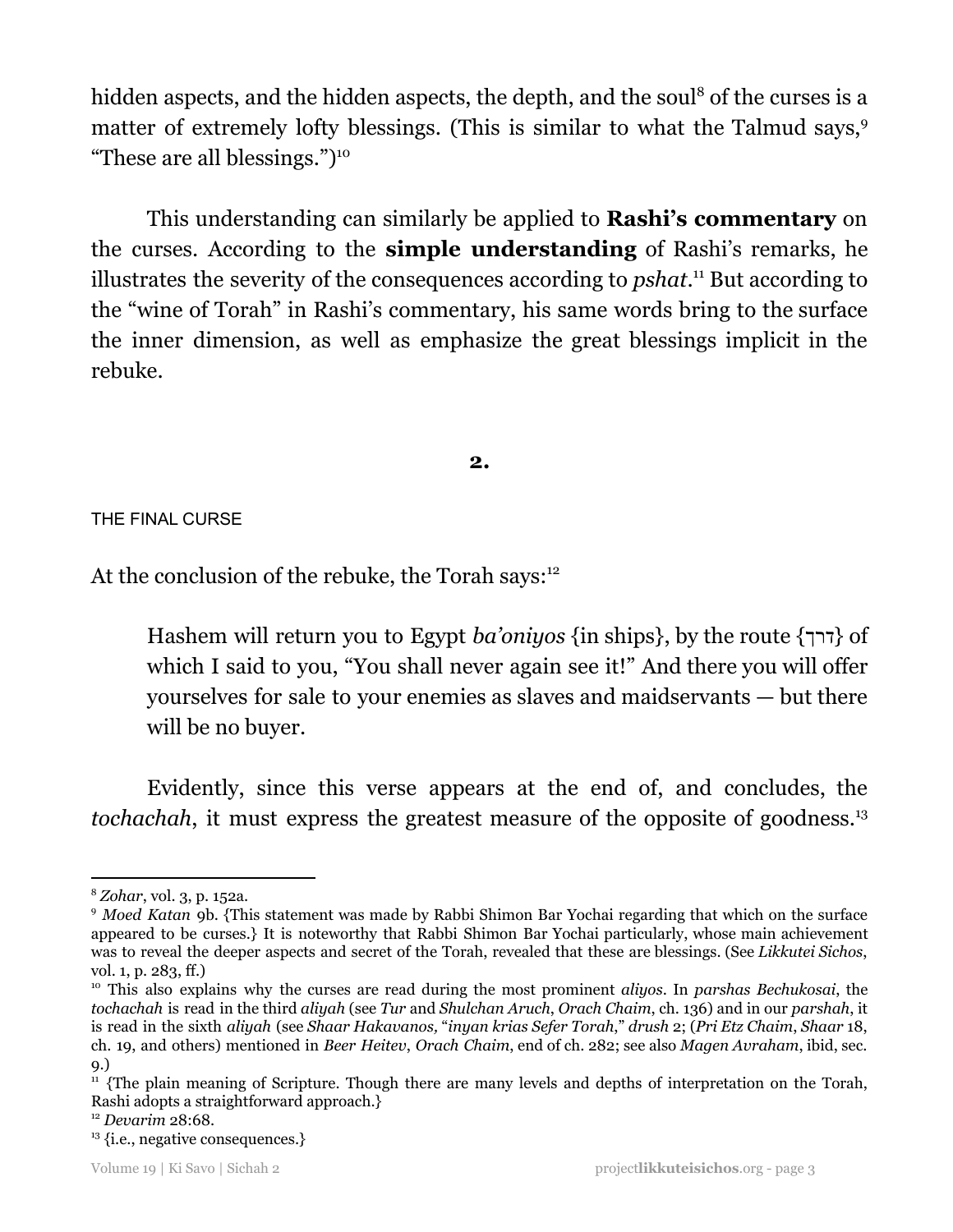Thus, we need to clarify: What is so disastrous about the Jewish people returning to Egypt, etc., and no one wanting to purchase them as slaves and maidservants?

Rashi clarifies: "*ba'oniyos*" means, "*be'sefinos*, *beshivya* — in ships, in **captivity**." Meaning, the Jewish people will return to Egypt as **captives**; and on the words, "but there will be no buyer," Rashi comments, "For they will decree upon you death and annihilation."

At first glance, the verse seems to contain (primarily) two punishments: a) the Jewish people will return to Egypt as captives; and b) "they will decree upon you death and annihilation." The additional words in the verse ("in ships, by the route of which I said to you, 'You shall never again see it!' And there you will offer yourselves for sale to your enemies as slaves and maidservants") are merely **details** of the two issues mentioned above.

However, we may suggest that Rashi, by his nuanced wording and commentary, seeks to clarify how every detail in the verse **contributes** an additional negative detail (as will be explained). Similarly, according to the "wine of Torah," every word and idea augments the great ascent and blessings that will come to the Jewish people.

## **3.**

## MOST OF THE VERSE SEEMS IRRELEVANT

We will clarify this by prefacing with an explanation of why the verse emphasizes, "Hashem will return you... by the route of which I said to you, 'You shall never again see it!'" What difference does this make, and how is it relevant to the *tochachah*? Seemingly, Rashi does not address this in his commentary.

Some commentators suggest that the intent of this verse is to explain why "Hashem will return you" specifically "in ships." Since Hashem has already said, "you shall never again see it" — {travelling} on this route, דרך") You shall no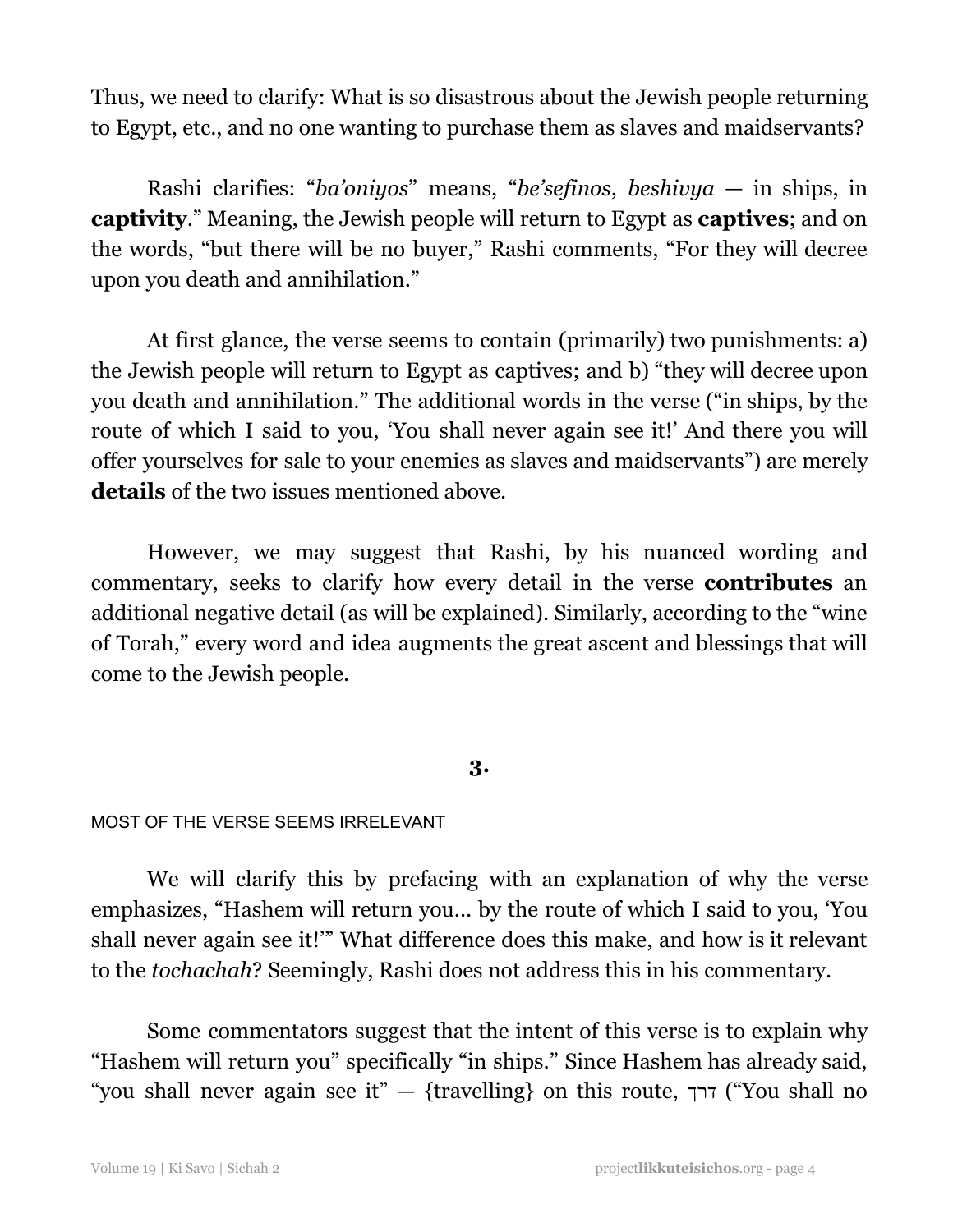longer return on this *road*, דרך, again").<sup>14</sup> Thus, it is impossible for the Jewish people to travel to Egypt "on this *road*," i.e., on **dry land** — the verse therefore emphasizes that "Hashem will return you… in **ships**…."

This interpretation, however, does not conform well to *pshat* (Rashi's approach to Torah commentary) because this explanation  $-$  that {the prophecy} "Hashem will return you to Egypt" does not contradict {the promise} "you shall never again see it" — does not address the relevance {of Hashem returning you by this route} to the *tochachah*. Moreover, the verse should have omitted the clause, "by the route of which I said to you, "You shall never again see it!", for seemingly, this is irrelevant to the *tochachah* — consequently, the Torah would also not need to specify, "in ships." 15

## **4.**

## MAYBE THE PUNISHMENT IS MORE SINS

Seemingly, we could answer— similar to what the *Midrash Lekach Tov* 16 writes  $-$  that the intent of this verse is to emphasize the {grave} consequences that sins are able to bring about. Although Hashem said, "You shall never again see it," sins can cause Hashem to rescind his promise.

However, this explanation, too, does not dovetail with *pshat* so well: To prove this concept — that a sin (especially grave sins) can cause Hashem to rescind a promise — we do not need the greatest curses (and specifically, the **conclusion**) of the *tochachah*, for we have already learned of this dynamic regarding Yaakov.<sup>17</sup> Moreover, why is this specifically relevant to (and therefore, specifically applicable to) the issue of returning to Egypt?

<sup>14</sup> *Devarim* 17:16.

<sup>&</sup>lt;sup>15</sup> Moreover, according to the simple reading of the verse, the words, "by the route of which I said to you...," continues the subject being discussed, "in ships" (see *Targum Yonasan Ben Uziel* on the verse), and not that these words come to resolve a difficulty regarding the words, "in ships."

<sup>&</sup>lt;sup>17</sup> *Bereishis* 32:11, and in Rashi's commentary there. {Yaakov was afraid that he may have inadvertently sinned, and consequently, Hashem would rescind his promise to protect him from Eisav.} <sup>16</sup> *Midrash Lekach Tov* on *Devarim* 17:16; see *Sifri*, ibid., but the verse from our *parshah* is not mentioned there.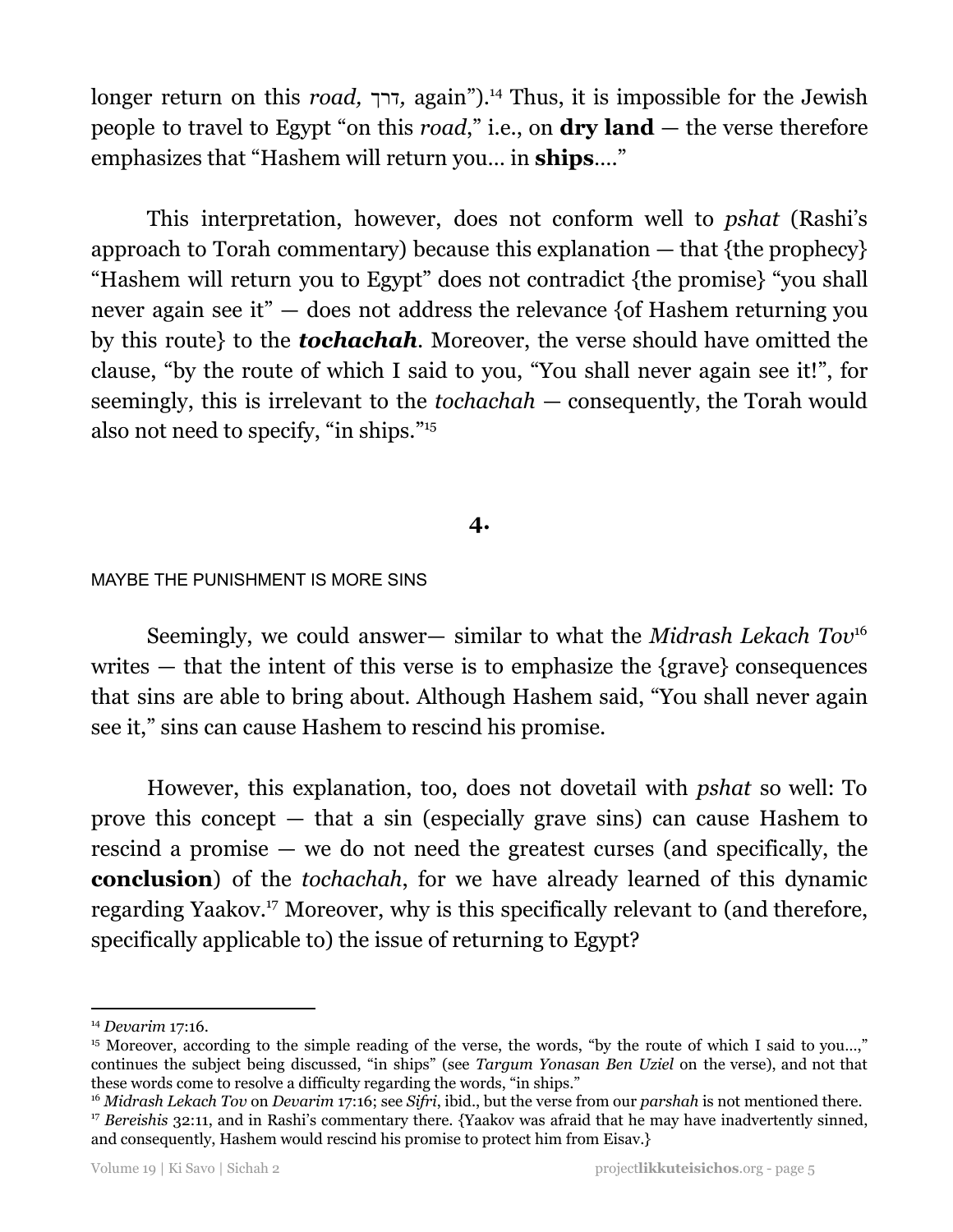Obviously, it is not feasible — according to *pshat* — to presume that although Hashem **commanded** {them} not to return "on this road," to Egypt, sins would cause Hashem to overlook this, and would **also** lead the Jewish people to transgress this imperative. For how is it germane to the *tochachah* that {their} sins would cause them to violate another commandment against their will?

## **5.**

#### MISPLACED INTERPRETATION

We will clarify the above by prefacing with an additional explanation for Rashi's explanation of the word, "*ba'oniyos*" — "In ships, in captivity." Ostensibly, clarifying that the Jewish people will travel to Egypt "**in captivity**" connects (not to the word, "*ba'oniyos*," but rather) to the word, "**will return you**" (i.e., Hashem will return them there as captives). Thus, Rashi should have offered this interpretation on the phrase, "will return you," and not in his gloss in which he defines the word, "*ba'oniyos*"!

*Baalei HaTosafos*<sup>18</sup> explain that the word "*ba'oniyos*" **injects** {a connotation of harshness} to the captivity: "For if the enemy lead the Jewish people on foot, they would take only the grownups who could walk by foot as captives," but by using ships, "they would {also} take the women and children as captives."

However, Rashi **just** writes, "in captivity," without offering any explanation. This indicates that according to Rashi, the point here is not that **all of the people** will be taken captive (including women and children), but rather that their journey itself in ships will be "in captivity."

<sup>18</sup> A similar explanation is found in *Paaneach Raza*; *Chizkuni*; and others.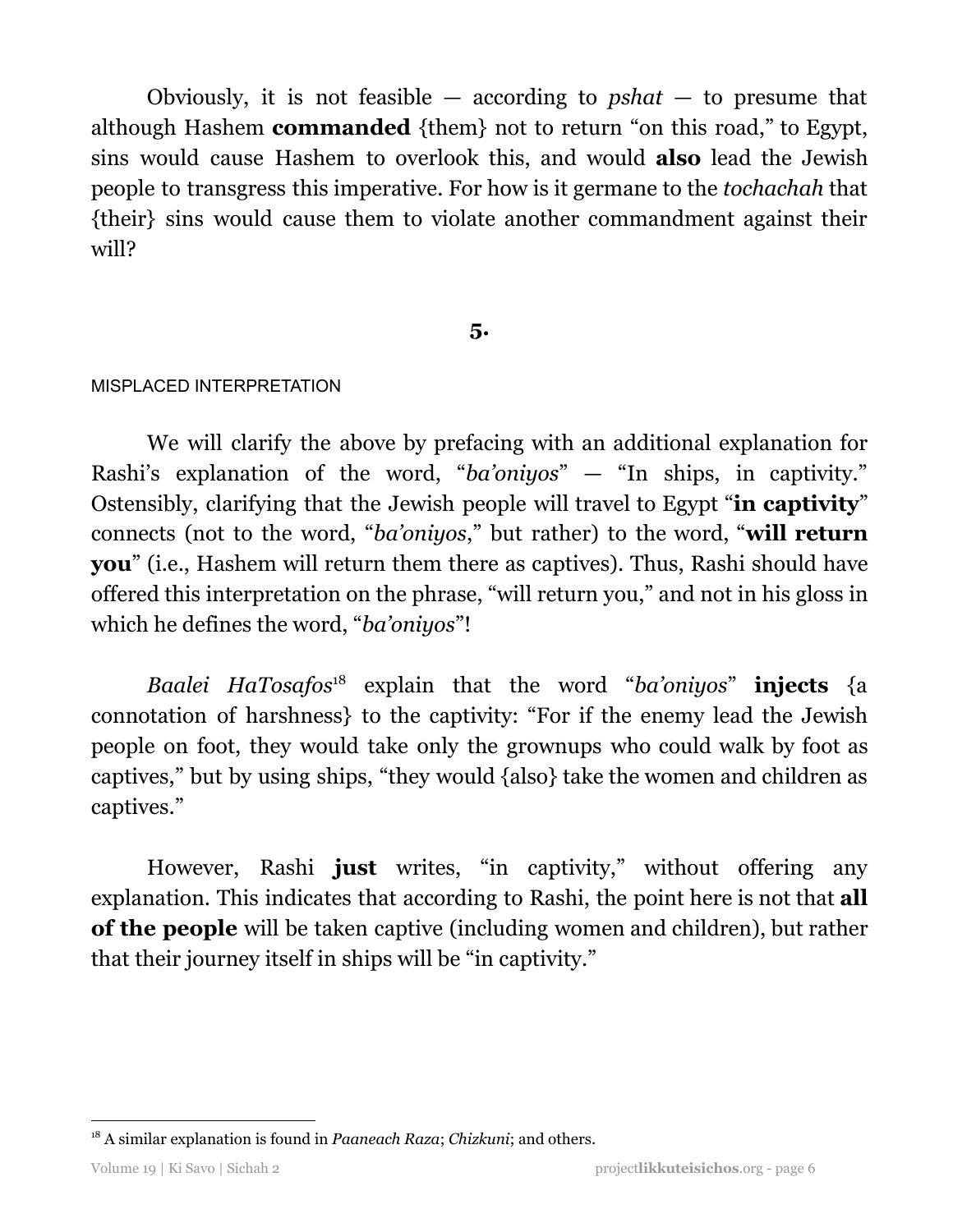#### TORTUROUS SHIPS AND PATHS

The explanation:

Rashi clarifies how all the details mentioned in the verse (are not merely components of the general *tochachah*, that the Jewish people will be returned to Egypt, but rather) each detail (also) adds a specific affliction.

Therefore, Rashi understands that the verse's lengthy wording, "ships, {and} by the route of which I said to you, 'You shall never again see it!'" adds an additional element. Aside from the curse of actually returning to Egypt, the **journey there** will also take place in a most horrid fashion.

This holds true in two aspects:

a) "In ships — in captivity." Meaning, aside from the fact that in **Egypt** they will be captives, they will also make the **journey** to Egypt as captives in ships. This entails a great deal of torment and suffering, much more than the travail of travelling as captives over land. For, as plainly evident, on a ship, captives are under greater and more forceful domination of their captors.

[On this basis we can also appreciate why Rashi does not explain the verse as do the *Tosafists*. For (aside from the fact that, simply-speaking, women and children can also travel on foot (at least at a slow pace) as was the case at the exodus from Egypt. Additionally) according to their interpretation, it emerges that the return in ships is not a curse in and of itself. Rather, it only intensifies the general curse that "Hashem will **return** you to **Egypt**," i.e., it clarifies that this return includes all of the people {including women and children}. Thus, the verse, **from the outset**, should have said, "Hashem will return *all* of you…," or something to that effect (instead of mentioning ships separately).]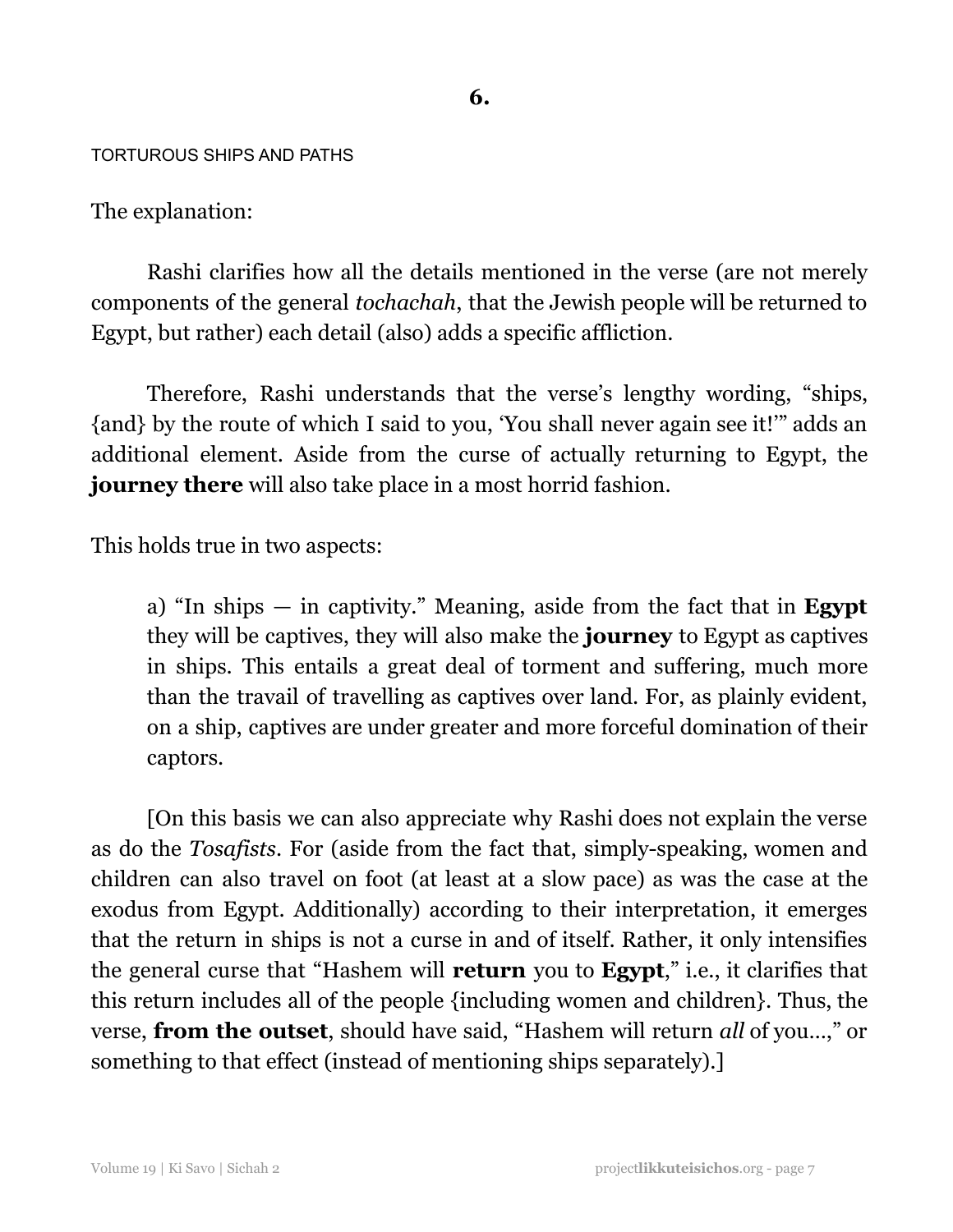b) "By the route of which I said to you, 'You shall never again see it!'" they will return to Egypt on the route that they have already traveled through "the great and awesome wilderness — snakes, fiery serpents, and scorpions, and thirst where there was no water,"<sup>19</sup> (and obviously, *without* the miracles and kindnesses {that Hashem performed for them} during their first journey through the desert). In fact, for this reason, Hashem promised that by this route, "You shall never again see it!" Thus, we understand the grave curse of traveling on **this** route. 20

[Rashi does not need to spell this out explicitly  $-$  just as he does not need to spell out explicitly the severe punishment, that "Hashem will return you to **Egypt**," for Rashi had just clarified that<sup>21</sup> "one can instill fear into a person only through something he fears." Just as returning to Egypt was something that the Jewish people feared, the same held true regarding taking this route back to Egypt.]

#### **7.**

## EACH DETAIL

On this basis, we can also appreciate Rashi's subsequent remarks on the words in this same verse: "*And there you will of er yourselves for sale to your enemies* — you will seek to be sold to them as slaves and maidservants." Meaning (**others** will not sell you, but rather), you will seek to sell **yourselves**, as Rashi clarifies (in his next gloss).

Ostensibly, this is puzzling: This interpretation conflicts with Rashi's previous explanation that they will be led to Egypt **as captives**, i.e., their circumstance will not allow them to sell themselves, but rather, specifically others will sell them!

<sup>19</sup> *Devarim* 8:15.

<sup>&</sup>lt;sup>20</sup> On this basis, there are two types of routes: a) where they have to travel by sea, they will travel in "in ships" (see *Chizkuni* on *Devarim* 28:68); b) the majority of the journey will follow, "the route of which I said to you, 'You shall never again see it!'" — through the desert. This parallels the Jews' route during the Exodus: a sea route (at the Splitting of the Reed Sea), and a desert route.

<sup>21</sup> *Devarim* 28:60.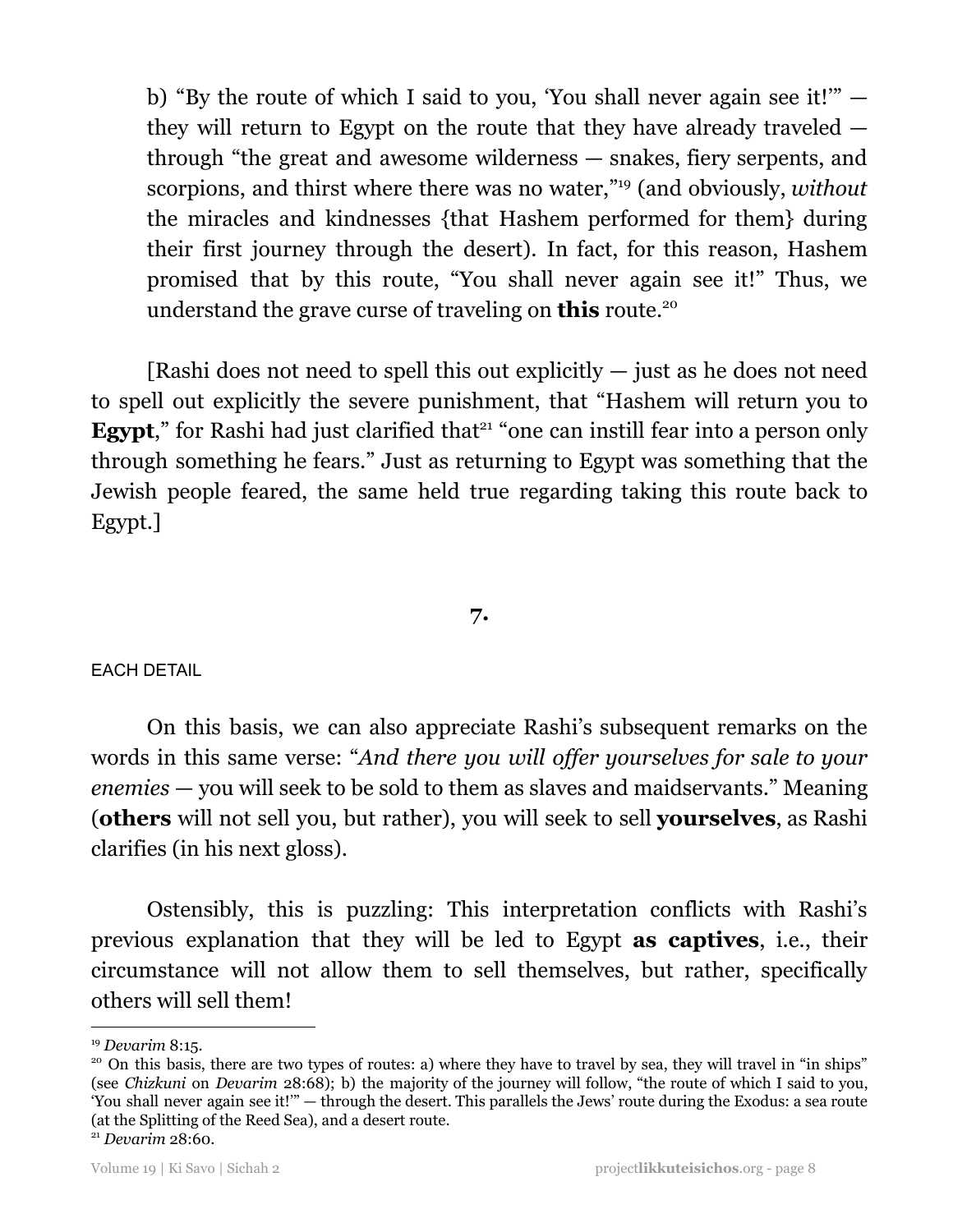In addition, we need to clarify: Why, in fact, does the verse specify that "you will offer yourselves" (as opposed to other people selling them)? Since, at the end of the day, "there will be no buyer" because "they will decree upon you death and annihilation," the identity of the seller does not matter at all!

## Rather, the explanation:

Since every detail of the verse **injects another** discrete element to the curse, as discussed, Rashi assumes that the verse does not refer to the captors selling them (for this is not such a great curse and is not a new, independent element). Rather, the conditions of the captivity will become so harrowing that: a) "you will seek to be sold to them as slaves and maidservants." You will (want, and therefore) endeavour, on your own accord, to sell yourselves as slaves and maidservants (by imploring and convincing your captors) and; b) furthermore, to whom? to your enemies!

This also further clarifies Rashi's remarks on the words, "but there will be no buyer" — "for they will decree upon you death and annihilation."

In light of this, we could conclude that "there will be no buyer" only serves to conclude the previous curse, "you will offer yourselves for sale." Meaning, (because of the dire circumstances) you will want to sell yourselves to your enemy, "but there will be no buyer." That is, your enemy will not want to buy you (and thus, you will remain in your **previous** {horrific} condition).

Rashi, therefore, negates such a conclusion {and teaches} that this clause, too, contains (not only the negative consequence of you offering yourselves for sale, but rather) an **additional** independent curse (unrelated to offering yourselves for sale). That is, "there will be no buyer" because "they will decree upon you death and annihilation" — the ultimate catastrophe (and for this reason, its declaration **concludes** the entire *tochachah* section).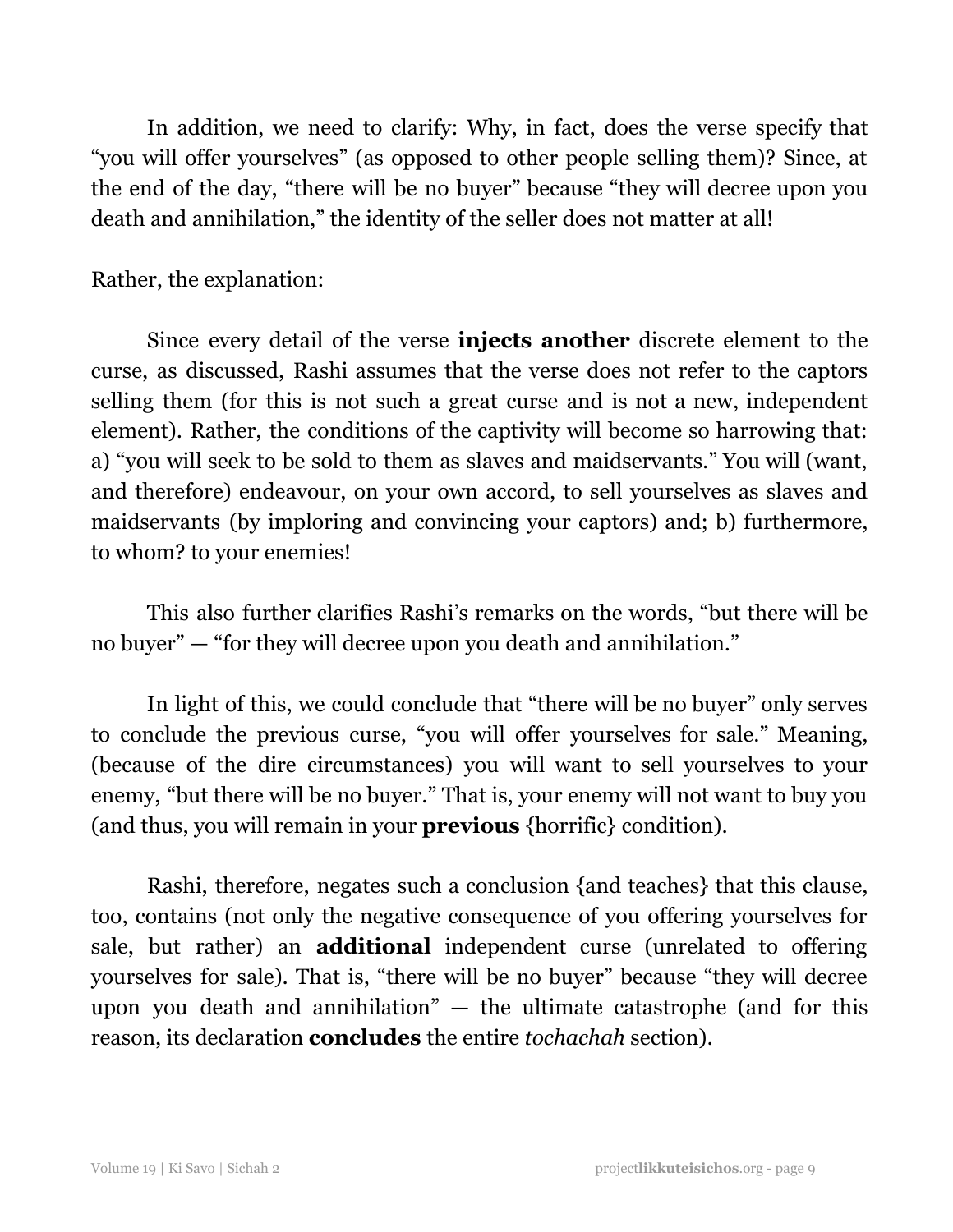#### *TESHUVAH*

As discussed (in section 1), according to the "wine of Torah," Rashi alludes to how the deeper meaning of the *tochachah* touch upon exceedingly lofty matters.

The purpose of the *tochachah* is to bring the virtue of *teshuvah*<sup>22</sup> to the Jewish people, as the verse says,<sup>23</sup> "It will be when all these things come upon you — the blessing and the curse... then you will take it to your heart... and you will **return** unto Hashem, your L-rd...." For this reason, the conclusion and culmination of the *tochachah* hints that the purpose of the *tochachah* (and the ascent it achieves) is *teshuvah*.

The unique virtue of *teshuvah*: as the *Talmud* says,<sup>24</sup> "Teshuvah is extraordinary, since a person's intentional sins are thereby counted for him as merits." A penitent attains a **unique and complementary** merit that even a perfectly righteous *tzaddik*<sup>25</sup> does not possess.

According to the deeper dimension {of Torah exposition}: Even the sparks of holiness that fell into *shalosh kelipos ha'tmeios<sup>26</sup>* through sin are transformed into merits. In contrast, a perfectly righteous *tzaddik*, with his *avodah*,<sup>27</sup> can only extract the divine sparks that exist in permitted items, whose source is in *kelipas nogah*.

<sup>&</sup>lt;sup>22</sup> {Lit., "return," *teshuvah* denotes repentance and a return to Hashem.}

<sup>23</sup> *Devarim* 30:1,2.

<sup>24</sup> *Yoma* 86b.

<sup>25</sup> {*Tzaddik* — Lit., "a righteous person"; the term *tzaddik* in *Chassidic* literature refers to an individual who is completely righteous, who will never sin, and who possesses no evil inclination l.}

<sup>26</sup> {*Kelipah* — *Kelipah* translates literally as "a shell" or "a peel." The term refers to anything that conceals, and thus opposes G-dliness, just as a shell or a peel conceals the fruit within. *Kelipah* is often used to refer to evil or impurity. *Kabbalah* delineates two distinct types of *kelipah*: *Kelipas nogah*—literally *kelipah* that is translucent and so can be illuminated; and the *shalosh kelipos hatmeios —* "three totally impure *kelipos*." *Kelipas nogah* can be uplifted and refined, while conventionally, the only form of reformation or redemption for the three impure *kelipos* is their destruction. Yet through *teshuvah* motivated by great love, one can even elevate the G-dly sparks which were entrapped in the *shalosh kelipos hatmeios* as a result of his sins. (See *Likkutei Sichos*, vol. 14, "*Vezos Haberachah*," 1st *sicha*, section 6.)}

<sup>&</sup>lt;sup>27</sup> {Divine service.}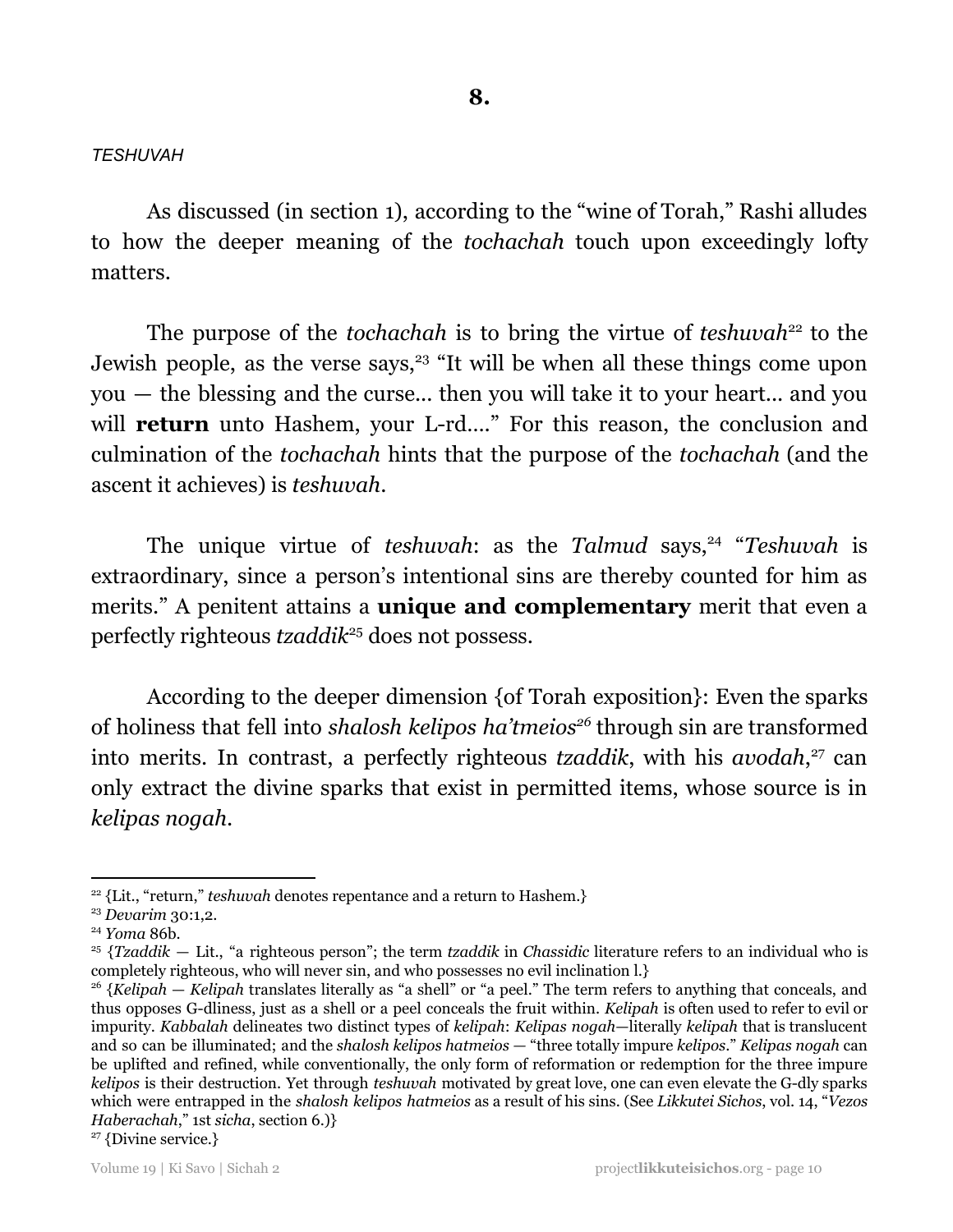The fact that the sparks of holiness, found in *shalosh kelipos hatmeios*, fell extremely low, into the depths of the nether forces, itself illustrates that these sparks have a very lofty source in holiness, surpassing the source of the sparks that fell into *kelipas nogah* (based on the well-known principle "that which is higher, falls lower"<sup>28</sup>). Therefore, when a person extracts and transforms these sparks into holiness, a great supernal light is drawn down.<sup>29</sup>

This, then, is the deeper explanation of the verse, "Hashem will return you to Egypt…": The objective behind the entire *tochachah* contains is indicated at its conclusion and culmanation — "*veheshivcha* — והשיבך} "Hashem will return you}" (etymologically related to the word "*teshuvah* — "תשובה") to bring {a person to} the virtue of *teshuvah*. The verse goes on to allude to this virtue: a) "And **there** you will offer yourselves for sale **to your enemies** as slaves and maidservants." Meaning, from the level of "there," i.e., from the domain of  $kelipah$  — your enemies — we extract the sparks of holiness. b) This brings about, "*ve'ain koneh* — קונה ואין} "there will be no buyer}" (understood in light of the two interpretations<sup>30</sup> of the expression,<sup>31</sup> "There is no  $\{\alpha in\}$  mazal for the Jewish people<sup>")<sup>32</sup> i.e., "*ayin* — "אין "will buy them — the {G-dly} influence stems</sup> from the level of *ayin*, which is beyond the level of *"koneh* {buyer}." As known, koneh refers to the world of *Atzilus*<sup>33</sup> (as per the well-known explanation<sup>34</sup> of the words, "*baruch konech* — קונך ברוך} "blessed is your Master}, but *ayin* is beyond 35 *Atzilus*.

This is all accomplished through the *avodah* of *teshuvah*.

<sup>28</sup> See, at length and with many analogies, *Shaarei Orah*, s.v., "*Yoviu Levush Malchus*," ch. 12, ff.; ch. 32, ff.

<sup>29</sup> *Likkutei Torah*, "*parshas Re'eh*," 32c.

<sup>30</sup> See *Likkutei Torah*, "*parshas Ha'azinu*," p. 71d.

<sup>31</sup> {*Shabbos* 156a.}

<sup>32</sup> {"*Mazal*," lit., "a flow (from Above)." The two interpretations: 1. The constellations have *no influence* on the Jewish people; 2. The Jewish people are influenced from the Divine level of *ayin*, Hashem's single Infinite Unity beyond any description or limitation.}

<sup>34</sup> *Torah Or*, p. 76b., et al. <sup>33</sup> {Atzilus is the highest and most exalted of the four spiritual "worlds" which were emanated by Hashem. Each world is composed of ten *sefiros* or Divine attributes, which are manifestations of Divinity.}

<sup>35</sup> {In the *Kiddush Levanah* liturgy, *Siddur*.}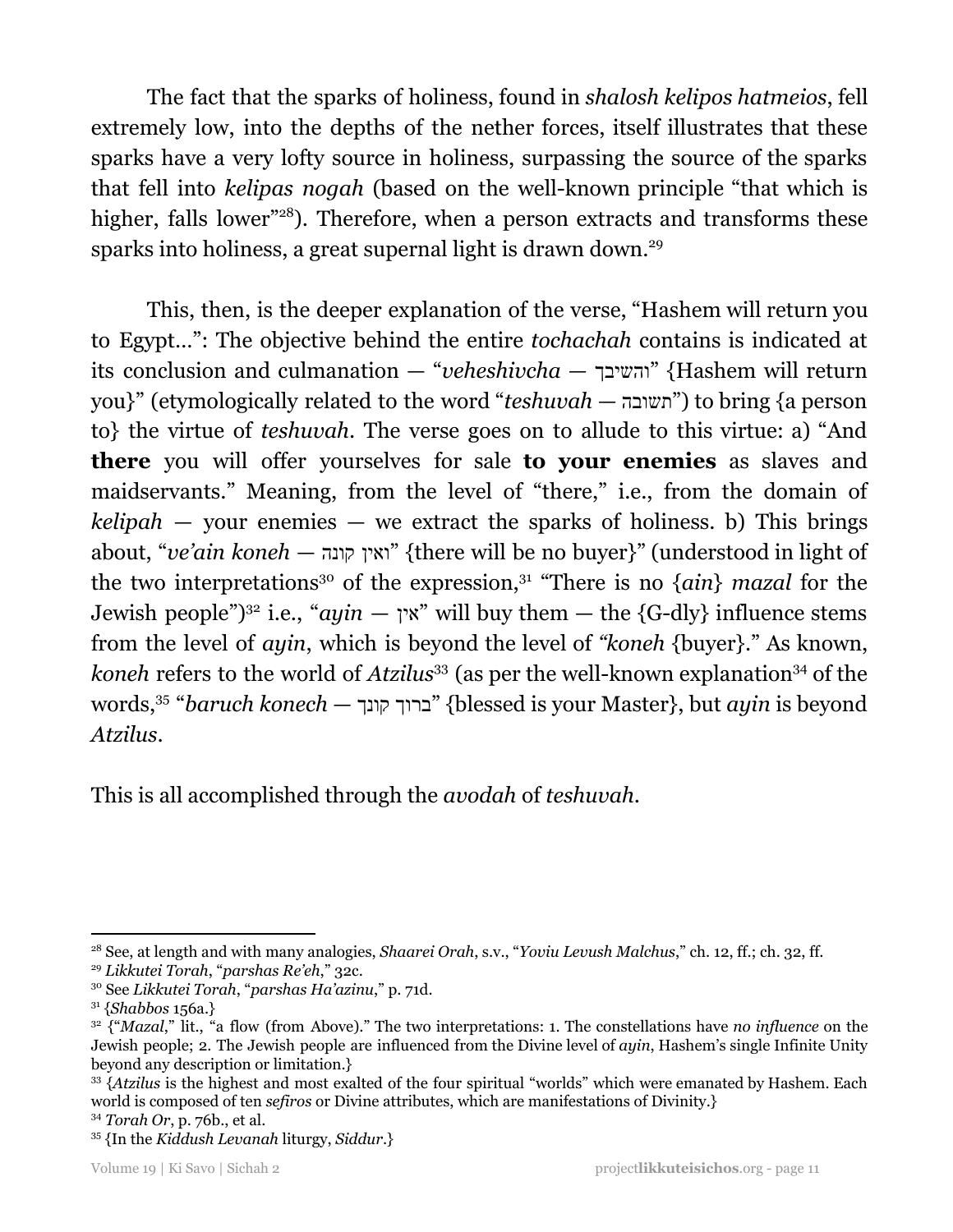#### YOU WILL SEEK

Regarding this matter, Rashi — according to the "**wine** of Torah" — adds an even deeper dimension. Since Jews are a veritable piece of Hashem above,<sup>36</sup> it is implausible to suggest that the entire purpose of the descent of the *tochachah* is only for the virtue obtained through {extricating} the **sparks**. Rather, it is also (and primarily ) for the ascent of the Jewish people themselves. 37

As is commonly acknowledged,<sup>38</sup> teshuvah causes an ascent {to a level} incomparably loftier than an entity's previous state, not only for an object (i.e., the sparks of holiness) but also for a **person**. Rashi clarifies the particulars of this ascent in his explanation of the clauses, "you will offer yourselves as slaves," and, "there will be no buyer":

"*And there you will of er yourselves for sale to your enemies as slaves and maidservants* — you will seek to be sold to them." The ascent attained through the *avodah* of *teshuvah* is that the Jew, thereby, becomes Hashem's slave. The virtue of a **slave** is {expressed in the clause}, "**you will seek** to be sold," i.e., he engages in *avodah* **on his own volition**. In contrast to the avodah of "children"<sup>39</sup> (the *avodah* of *tzadikim*) whose *avodah* and connection to G-dliness is the **nature** of their souls. For a *tzaddik's* recognition of, and attraction to, G-dliness in his *avodah* is not a result primarily of his efforts and *avodah*, but rather, is initiated by G-dliness, from On High.

In contrast, the *avodah* of a *baal teshuvah*<sup>40</sup> who outwardly was distant from G-dliness, is not prompted by a revelation from On High, initiated by G-dliness. Thus, there is no external cause for him to {naturally} feel pleasure

<sup>36</sup> *Tanya*, ch. 2.

<sup>38</sup> See *Likkutei Sichos*, vol. 17, p. 187ff. <sup>37</sup> *Tanya*, ch. 37 (p. 48b) says that the purpose of the soul's descent is in order to fix the body, the animal soul, and a person's portion of the world. However, see *Sefer HaMaamarim* 5700, *mamaar* "*Va'Yarach*," p. 8 Note that in *Likkutei Torah*, *parshas Balak*, p. 73a, it says, "However, the **true solution** as to why a soul descends is because it achieves the level of a *baal teshuvah*, whereas prior to its descent, the soul is on the level of a *tzaddik*."

<sup>&</sup>lt;sup>39</sup> {A Jew's relationship with Hashem comprises two modes: child and slave.}

<sup>40</sup> {*Baal Teshuvah*, lit., "a master of return"; the term *baal teshuvah* refers to an individual who has sinned in the past, has regretted his behavior, and turned himself around, resolving never to repeat his sins.}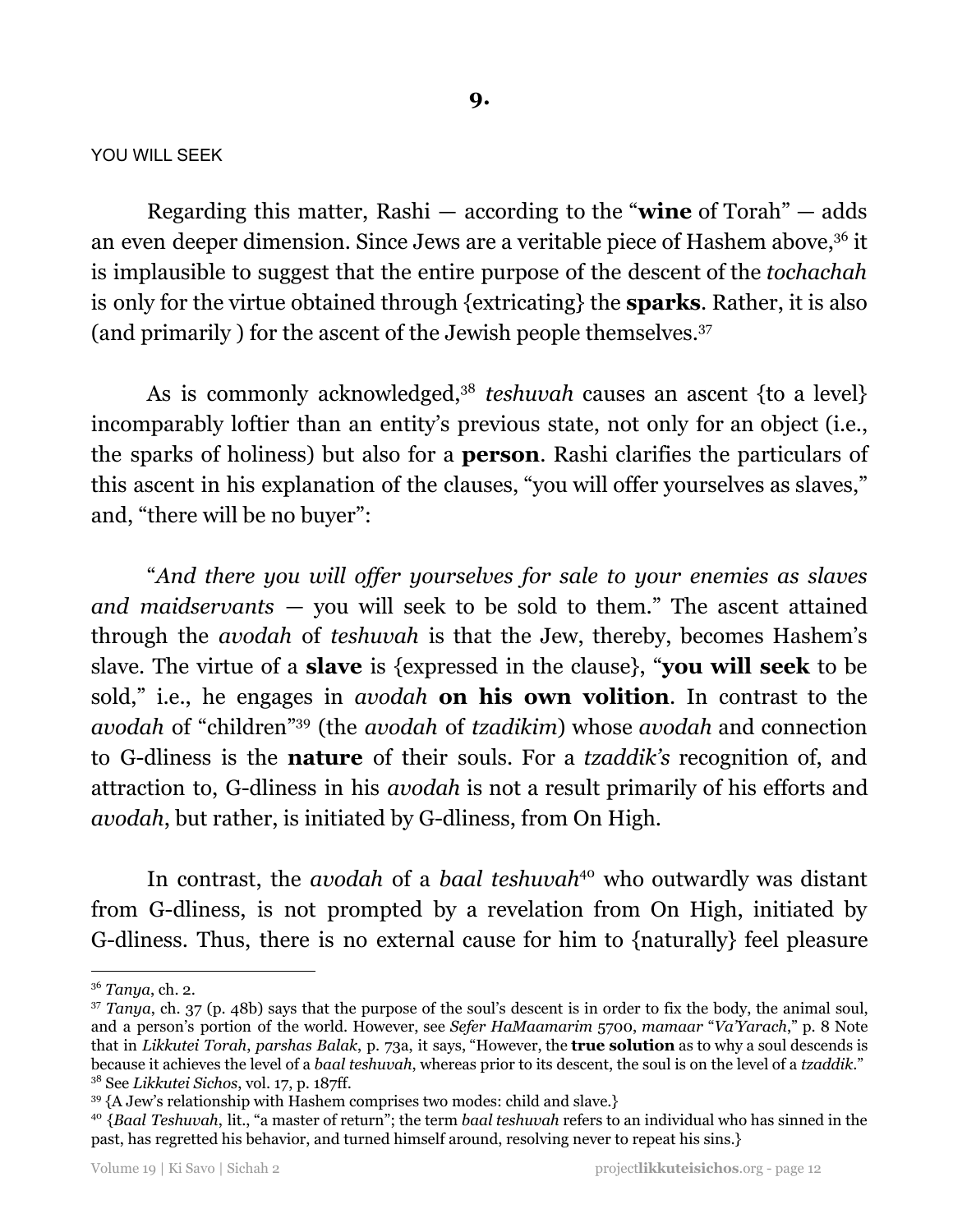from his *avodah* or to be drawn to it. On the contrary! This {longing of his to Hashem} is the opposite of his current nature — but he has transformed himself, on his own volition, and on his own accord, he yearns for G-dliness — "**you will seek** to be sold." This is the primary method of serving Hashem — similar to a slave who performs his work not because he senses {the greatness of} his **master**. On the contrary! This is against his nature — but he devotes himself to serving his master on his own volition and with *kabbalas ol*. 41

#### **10.**

#### A GOOD DEATH AND ANNIHILATION

Along similar lines, in his commentary on, "there will be no buyer," Rashi remarks, "because they will decree upon you death and annihilation." This alludes to a loftier quality in the Jewish people achieved through the *avodah* of *teshuvah*.

The deeper meaning of death and annihilation {*kilyon*}: A person living in this physical world operates with an attitude of "death" (toward his desires and his past {i.e., his materialistic desires are "dead" for him}; in his outlook,) he is removed from the world. He experiences *kilayon*, {etymologically related to the word} "kalsah nafshi {my soul pines},"<sup>42</sup> with *kelos hanefesh*<sup>43</sup> to G-dliness. Meaning, while remaining in this world, a soul enclothed in a body, he reaches the level that the soul will attain when it leaves the body.

[This is similar to interpretation according to *Chassidus<sup>44</sup>* of the *Mishnah's* statement,<sup>45</sup> "at one hundred (years), it is as if he were dead, passed on, and totally divested<sup>46</sup> from the world." When a Jew attains the spiritual level

<sup>41</sup> {*Kabbalas Ol* — Lit., "accepting the yoke," connoting an unequivocal commitment to divine service, based not on a person's own desire or understanding, but rather on his selfless submission to Hashem.}

<sup>42</sup> {*Tehillim* 84:3.}

<sup>&</sup>lt;sup>43</sup> {Lit., "the expiration of the soul"; yearning for closeness to Hashem to the extent that the soul aches to be subsumed in G-dliness.}

<sup>44</sup> See *Ohr HaTorah*, *Bereishis vol. 1*, p. 110b; *parshas Beshalach*, p. 530; *parshas Chukas*, p. 817.

<sup>46</sup> {In the Hebrew original, "*batul*"; lit., "nullified."} <sup>45</sup> *Pirkei Avos*, ch. 5, *mishnah* 21 (according to the Alter Rebbe's version, this *mishnah* concludes the chapter).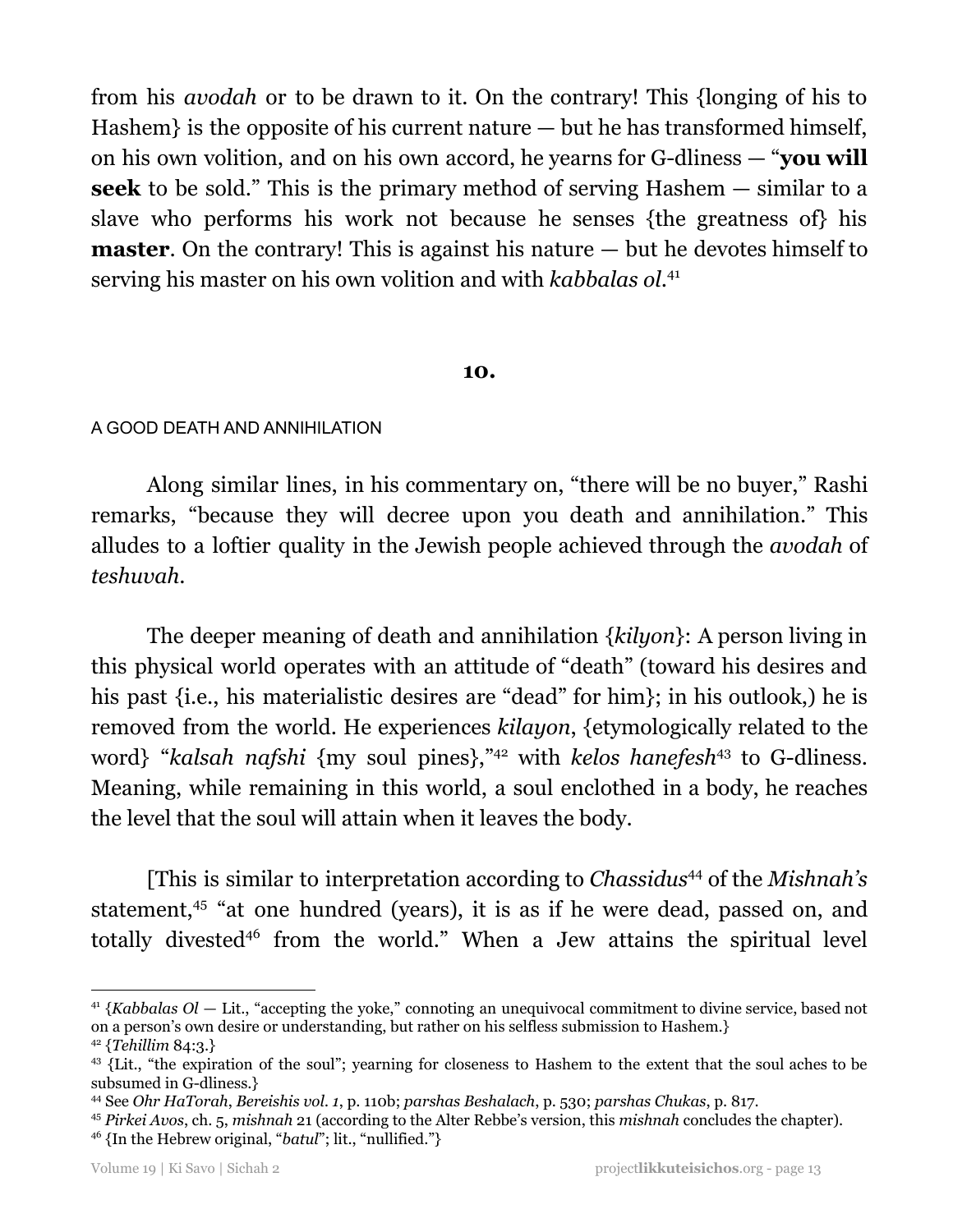characteristic of one hundred years — he (attains all one hundred **diverse** levels {i.e.,}, he) has refined all the ten faculties of his soul (each faculty including a particular dimension of each of the ten)  $-$  he has then, "passed on and totally divested from the world." That is, he has totally transcended the world and so, "it is as if he were dead," to the extent that even down here {in this world} he can perceive G-dliness. For although "no human can see Him and live"<sup>47</sup> {nevertheless}, "during their lives they cannot see, but in their death they can see."<sup>48</sup> However, since he "is as if he were dead, passed on, and totally divested from the world," he can already see, during his lifetime, as a soul invested in a corporeal body, what "in their death, they can see."]

## **11.**

## IT ALL COMES FROM ON-HIGH

The truth is that not only is the *tochachah* itself for the sake of {attaining the} virtue of *teshuvah*, but the catalyst that brought about the *tochachah* {i.e., sin} is also for the sake of *teshuvah*.

Meaning, although outwardly the sins that the Jews transgressed by their own free-will were the catalyst for the *tochachah*, on a deeper level, this matter {choice} was also influenced from On High. Hashem brings the Jewish people to this {fallen} state in order that they obtain the benefit of *teshuvah*. 49

This is also hinted at in the beginning of the verse, "**Hashem will return you** to Egypt in ships, by the route of which I said to you, 'You shall never again see it!'" Meaning, even the Jewish people's journey down the forbidden path, down the path regarding which Hashem told them, "You shall never again see it!" {i.e., iniquity} is, on a deeper level, {also} orchestrated from **On High** — "Hashem will return you," with the goal of elevating (afterwards) the Jewish people to *teshuvah*.

<sup>47</sup> {*Shemos* 33:20.}

<sup>48</sup> *Sifrei*, *parshas Behaaloscha*, ch. 12, par. 8.

<sup>49</sup> See *Toras Chaim*, *parshas Toldos*, 13a; *Likkutei Sichos*, vol. 18, p. 395, ff.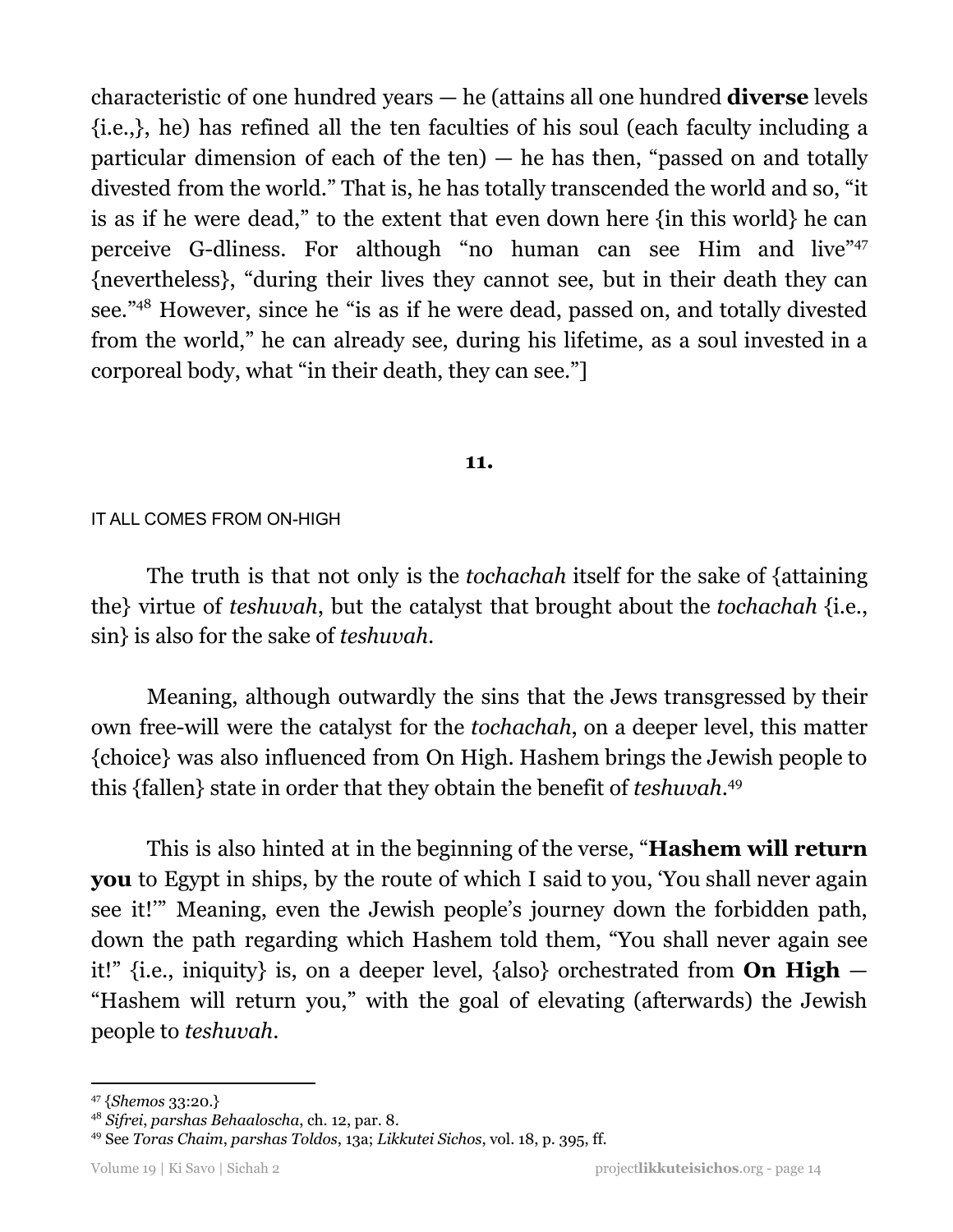Rashi also teaches this in his explanation, "*ba'oniyos*... in **captivity**." The Jewish people's descent into "*Mitzrayim*" {Egypt, etymologically related to the word} *meitzarim* {boundaries}, limitations, concealment, and hiddenness {of Hashem's presence} is not by their own will. Rather, they are "in **captivity**" — Hashem leads them there against their will, with the intention of steering them to the superior plane of *teshuvah*.

## **12.**

## THE *TARGUM: SEFINOS*

Based on all the above, we can also appreciate Rashi's explanation "*ba'oniyos* — *be'sefinos* {in ships}." Rashi does not only seek to clarify the meaning of the word *oniyos*, but {moreover,} in doing so, Rashi hints that according to the deeper explanation of the verse (which Rashi brings out according to the "wine of Torah"), the term "*oniyos*," meaning ships, is also relevant.

The explanation:

Ships protect the passengers when they traverse the waters of a sea or a river. Similarly, in spiritual matters: When a soul descends into the lower realms, into "the raging waters" <sup>50</sup> of this world, it needs to be protected from drowning, G-d forbid. This is accomplished with "ships," the *avodah* of Torah and *mitzvos* (as explained in several places). 51

Within this *avodah*, there are two levels: a) *oniyos* {ships} (a word connoting an entity that offers protection) in **lashon hakodesh**<sup>52</sup> {alluding to} the *avodah* of Torah and *mitzvos* as performed within the realm of **holiness**; b)

<sup>50</sup> {Cf. *Tehillim* 124:5.}

<sup>51</sup> See the *Baal Shem Tov's* teachings on the verse {*Tehillim* 107:23}, "Those who descend into the water in *oniyos*." (*Keser Shem Tov*, *Hosafos*, sec. 58. See also the *Mitteler Rebbe's Biurei HaZohar*, p. 43a, and the *Tzemach Tzedek's Biurei HaZohar*, p. 210, ff.)

 $52$  {Lit., "the Holy Tongue," denoting biblical Hebrew.}